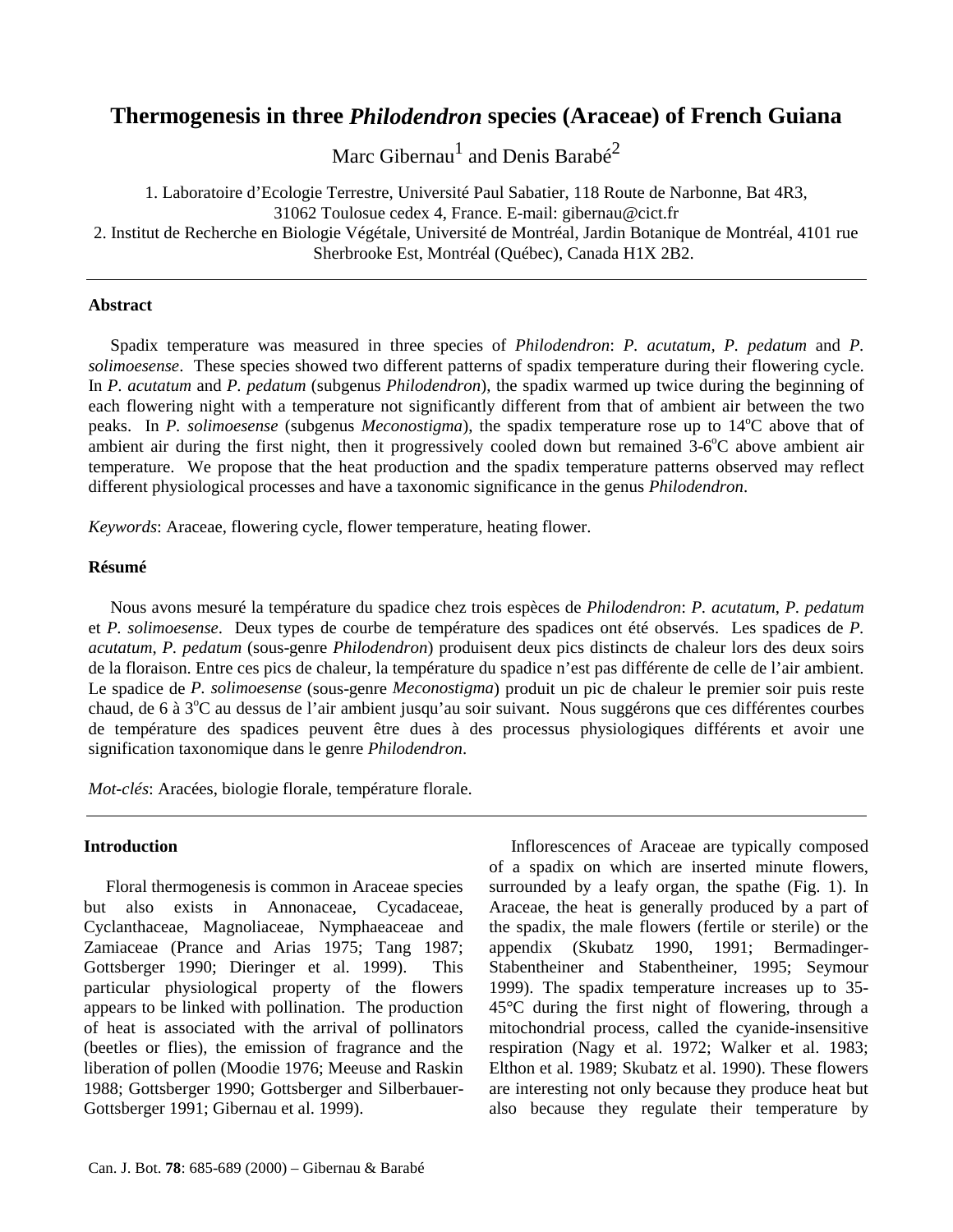varying the rate of heat production inversely to the ambient air temperature (Knutson 1974; Seymour et al. 1983; Seymour and Schultze-Motel 1998; Seymour 1999).

If numerous observations have been made on the production of heat by inflorescences of Araceae, data on spadix temperature measurements are scarce (Nagy et al. 1972; Knutson 1972, 1974; Chen and Meeuse 1975; Young 1986; Raskin et al. 1987; Skubatz et al. 1990, 1991; Seymour et al. 1993; Bermadinger-Stabentheiner and Stabentheiner; 1995). For the genus *Philodendron* (over 500 species), such data are available for only two closely related species, *P. selloum* and *P. bipinnatifidum* (Gottsberger and Amaral 1984; Seymour 1999). We report here measurements of spadix temperature on 3 new *Philodendron* species: *P. acutatum*, *P. pedatum* and *P. solimoesense*. The temperature of the spadix was recorded during the entire flowering cycle in contrast to a previous study on *P. solimoesense*, where the temperature was measured only during the first flowering night (Gibernau et al. 1999). *P. acutatum* and *P. pedatum* belong to the subgenus *Philodendron* whereas *P. solimoesense* belongs to the subgenus *Meconostigma* as *P. selloum* and *P. bipinnatifidum*. We present in this study a functional comparison of spadix heat production in these two *Philodendron* subgenera.

# **Material and methods**

*Philodendron acutatum* Schott belongs to the subgenus *Philodendron* section *Philodendron*. This hemi-epiphyte has sagittate leaves, narrowly ovate with a long yellow-orange petiole. The inflorescence is composed of a white spadix (18-19 cm long) and a spathe (18-20 cm in length when opened). The spathe is green externally and white internally above the constriction and red with vertical dark red lines below. The inflorescence peduncle is 19-21 cm long. The pistillate flowers occupy the lower portion (6-7 cm) of the spadix, whereas the male flowers are located on its upper part (12-13 cm). In the middle of the spadix, there is a small intermediate zone (0.4-0.6 cm) consisting of sterile male flowers.

*P. pedatum* (Hooker) Kunth belongs to the subgenus *Philodendron* section *Schizoplacium*. This species is a hemi-epiphytic vine or an appressed climber on rocks with long stems. Its leaf blades have 3-5 deep lobes and a large anterior one, with a long green petiole. The inflorescence is composed of a white spadix  $(13.5-15 \text{ cm long})$  and a spathe  $(16-18 \text{ cm})$ cm long when opened). The spathe is clear green externally and creamy internally. The inflorescence peduncle is 6-8 cm long. The pistillate flowers occupy the lower portion (5-6 cm) of the spadix, whereas the male flowers are located on the upper part (7-8 cm) of the inflorescence. These two zones are separated by a small median zone (0.8-1 cm) consisting of sterile male flowers.

*P. solimoesense* A. C. Smith belongs to the subgenus *Meconostigma*. This species is a hemiepiphyte or terrestrial on sandy soils. The spadices are white and their length varies between 23-29 cm when open. The pistillate flowers occupy the lower portion (7-9 cm) of the spadix, whereas the male flowers are located on the upper part (7-9 cm) of the inflorescence. In the median portion of the spadix, there is a prominent intermediate zone (9-12 cm) consisting of sterile male flowers (for further description see Barabé and Lacroix 1999; Gibernau et al. 1999).

This study was conducted in July 1999 in French Guiana. *P. solimoesense* was studied along National Road # 1. The plants used originated from hemiepiphytic individuals growing on trees cut down during the construction of the road in 1989, and successfully reproducing since (Gibernau et al. 1999). *P. pedatum* was studied at Petit Saut dam (Kourou region). Three individuals bearing several inflorescences were appressed climbers on a large rock situated on a lakeside several hundred meters away from the forest and conspecifics. *P. acutatum* was studied just outside Cayenne (Leblond cross-roads) along the road to Kourou where the species grew in dense populations covering entire trunks of trees.

*Philodendron* individuals were regularly followed and the flowering cycle was observed when an inflorescence opened. The temperature of two inflorescences were measured for *P. acutatum* and *P. solimoesense* and one for *P. pedatum*. Temperatures of the spadix and the ambient air were recorded every 10 minutes with a Digi-Sense<sup>®</sup> DualLogR<sup>®</sup> thermocouple thermometer. To obtain the temperature of the spadix, the thermometer was inserted about 5 mm deep into the spadix, in the middle of the fertile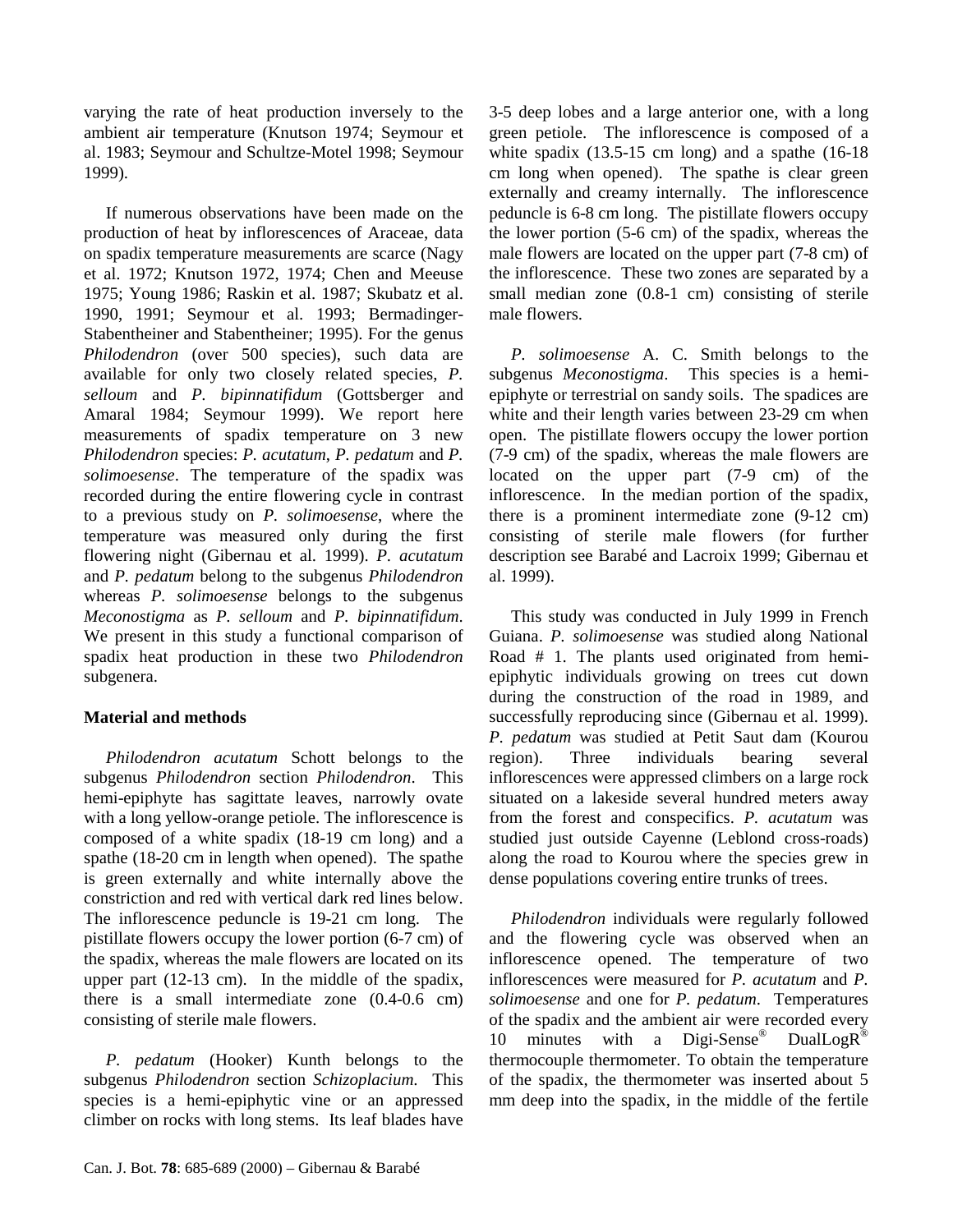male zone (*P. acutatum*, *P. pedatum*; Fig. 1) or the sterile male zone (*P. solimoesense*).

#### **Results**

*Flowering cycles* - The flowering cycle of the three species follows mostly the same pattern as already described for *P. solimoesense* (Gibernau et al. 1999). Flowering appears to be asynchronous for the three species with inflorescences opening successively on different individuals. The flowering cycle was a two-day process: the spathe began to open in the mid morning or early afternoon of the "first day". By the end of the afternoon, the spathe was widely open (1/2 to 2/3 of the spathe length), the spadix strongly protruding forward. At dusk, the spadix began to warm-up and a distinctive odor emanated from the inflorescence. At this time, the stigmas were moist and appeared receptive.

During the "second day", the spathe had slightly closed and only the upper part of the spathe was open  $(1/3$  to  $1/2$  of the spathe length). In the afternoon, resin began to be produced by the inflorescence (Fig. 1). In *P. solimoesense*, a brownish resin was secreted by the internal upper half of the spathe, no resin canals are present in the spadix (Mayo 1991; Barabé and Lacroix 1999). In *P. pedatum*, red resin was produced on the spadix by the male zone that began to appear at the base of this zone. In *P. acutatum*, resin drops were located along the red lines (resin canals) on the inner lower surface of the spathe (below the constriction) and on the male lower portion of the flower zone of the spadix (Fig. 1). At dusk, the spathe closed by slowly folding around the spadix, from the base to the upper parts. At this time, the anthers released massive quantities of pollen that became sticky in contact with the resin covering the spathe and/or the spadix.

*Temperature patterns* - Two different patterns of spadix temperature variation were observed, the first in *P. acutatum* and *P. pedatum*, and the other in *P. solimoesense*. Only one temperature measurement is shown for *P. acutatum* and *P. solimoesense* as the two records were similar, except that in the second inflorescence of *P. acutatum*, the first temperature peak was narrower (faster decrease of temperature after the peak).

**Fig. 2.** Temperature curves of the spadix (full line) and ambient air (dotted line) during two days of flowering for *P. acutatum* (upper graph), *P. pedatum* (middle graph) and *P. solimoesense* (lower graph).



In *P. acutatum* and *P. pedatum*, the spadix temperature peaked at  $38.4^{\circ}$ C and  $34.5^{\circ}$ C respectively. The increase occured in the beginning of the first night between 19h20-20h00 for *P. acutatum* and 20h30- 21h30 for *P. pedatum* (Fig. 2). Later the spadix temperature decreased to  $23\n-24$ °C close to ambient temperature. Spadix and ambient temperatures followed the same variations until late afternoon of the next day (rains may cause important variations in temperature). At dusk, while air temperature cooled down, the spadix temperature rose a second time to peak at  $31.8^{\circ}$ C in *P. acutatum* and at  $33.5^{\circ}$ C in *P. pedatum* (Fig. 2). The second temperature increase peaked earlier than the previous night and the two heating periods overlapped (Fig. 2). Subsequently, the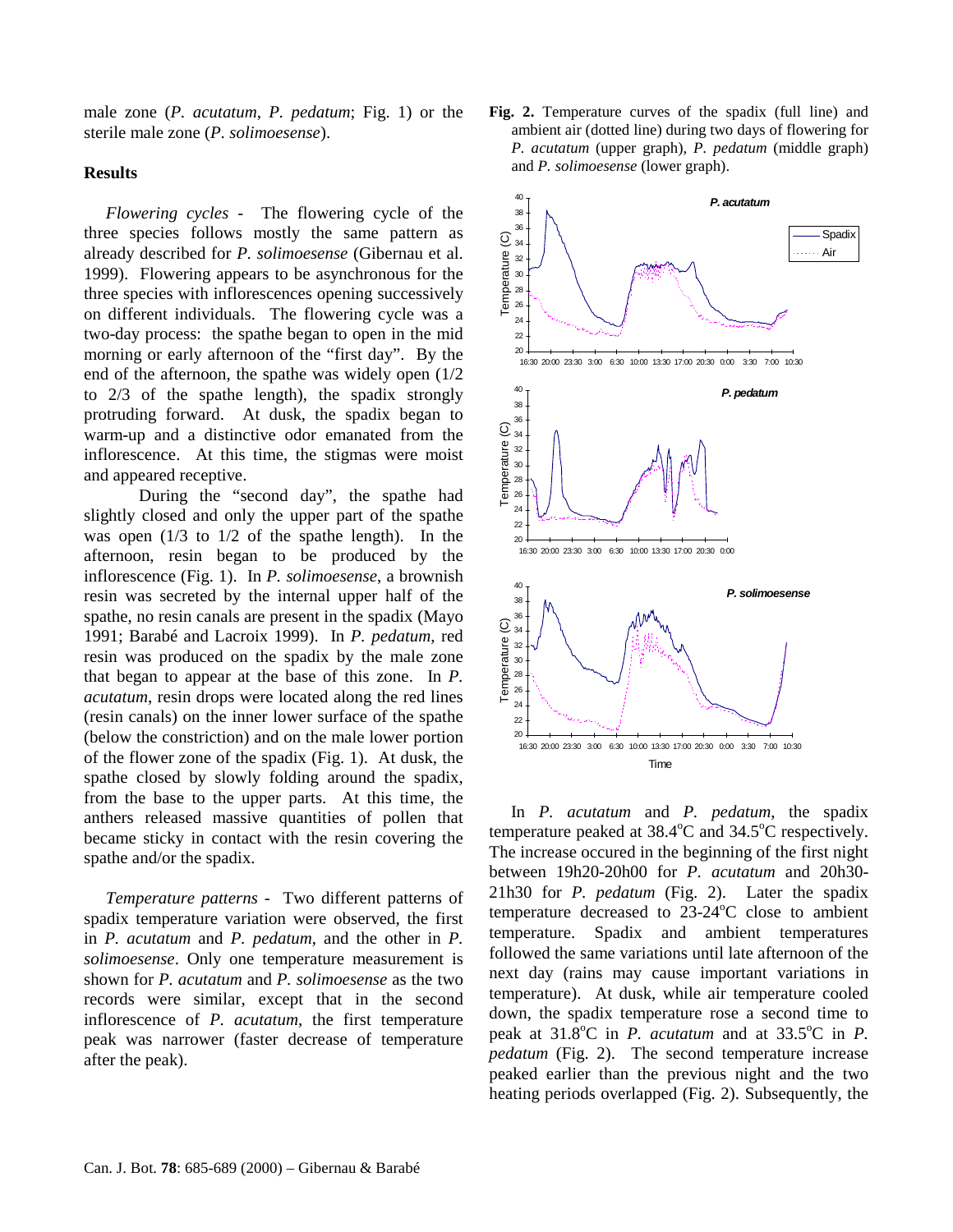spadix temperature decreased to the ambient level as the spathe closed around the spadix.

The spadix temperature of *P. solimoesense* peaked at  $38.2^{\circ}$ C in the beginning of the first night between 19h00-21h00 (Fig. 2), and it decreased but remained higher than  $27^{\circ}$ C whereas ambient air was around  $20^{\circ}$ C. During the following day, the spadix temperature followed ambient temperature variations but remained a few degrees higher. At the end of the second afternoon (17h00), the spadix temperature increased slightly a few degrees above ambient air during the early night (Fig. 2). Later (after 21h30), the spadix temperature returned to ambient levels as the spathe closed around the spadix.

When looking at the difference of temperature between the spadix and the air, two clear peaks appeared for *P. acutatum* and *P. pedatum* during the two successive nights, indicating a higher increase of the spadix temperature in comparison to air temperature (Fig. 3). During the rest of the time, there was a small or no difference between air and the spadix, showing that the spadix temperature matched that of ambient air (Fig. 3). The temperature differences were higher in the first night than in the second for both species: 13.5 *vs.* 9°C in *P. acutatum* and 12 *vs.* 9 $\degree$ C in  $\overline{P}$ . *pedatum*. On the other hand, in  $\overline{P}$ . *solimoesense*, the difference of temperature between the spadix and the air peaked in the first night  $(14^{\circ}C)$ and then progressively declined to level at  $3-6^{\circ}$ C higher than the air during the second day (Fig. 3). It was not possible to clearly recognize the presence of a second temperature peak in this species.

### **Discussion**

Measurements of spadix temperature and heat production in *Philodendron* are only known for two species, *P. selloum* and *P. bipinnatifidum* (Gottsberger and Amaral 1984; Seymour et al. 1983; Seymour 1999). These two species, like *P. solimoesense*, belong to the subgenus *Meconostigma*. It is interesting to note that the temperature pattern of these three species is similar. In *P. selloum* and *P. bipinnatifidum*, there is a biphasic pattern of heat production. A peak phase occurs after the first sunset followed by a plateau phase during which the temperature is maintained around  $30-35^{\circ}$ C and lasts until the second night (Gottsberger and Amaral 1984; Seymour et al. 1983; Mayo 1991).





However, in the case of *P. solimoesense* the temperature of the spadix does not appear to be as well regulated as in *P. selloum* and *P. bipinnatifidum*. There is a progressive decrease of the difference between the air temperature and that of the spadix after the first peak. Even if the temperature of the spadix remains  $3-6^{\circ}$ C above ambient air, it follows directly the fluctuations of air temperature.

The species of subgenus *Meconostigma* (*P. solimoesense*, *P. selloum* and *P. bipinnatifidum*) present a different pattern of heat production from species of subgenus *Philodendron*. In *P. acutatum* and *P. pedatum* as well as in *P. squamiferum* (Gibernau et al. unpub.) and *P. melinonii* (Gibernau and Barabé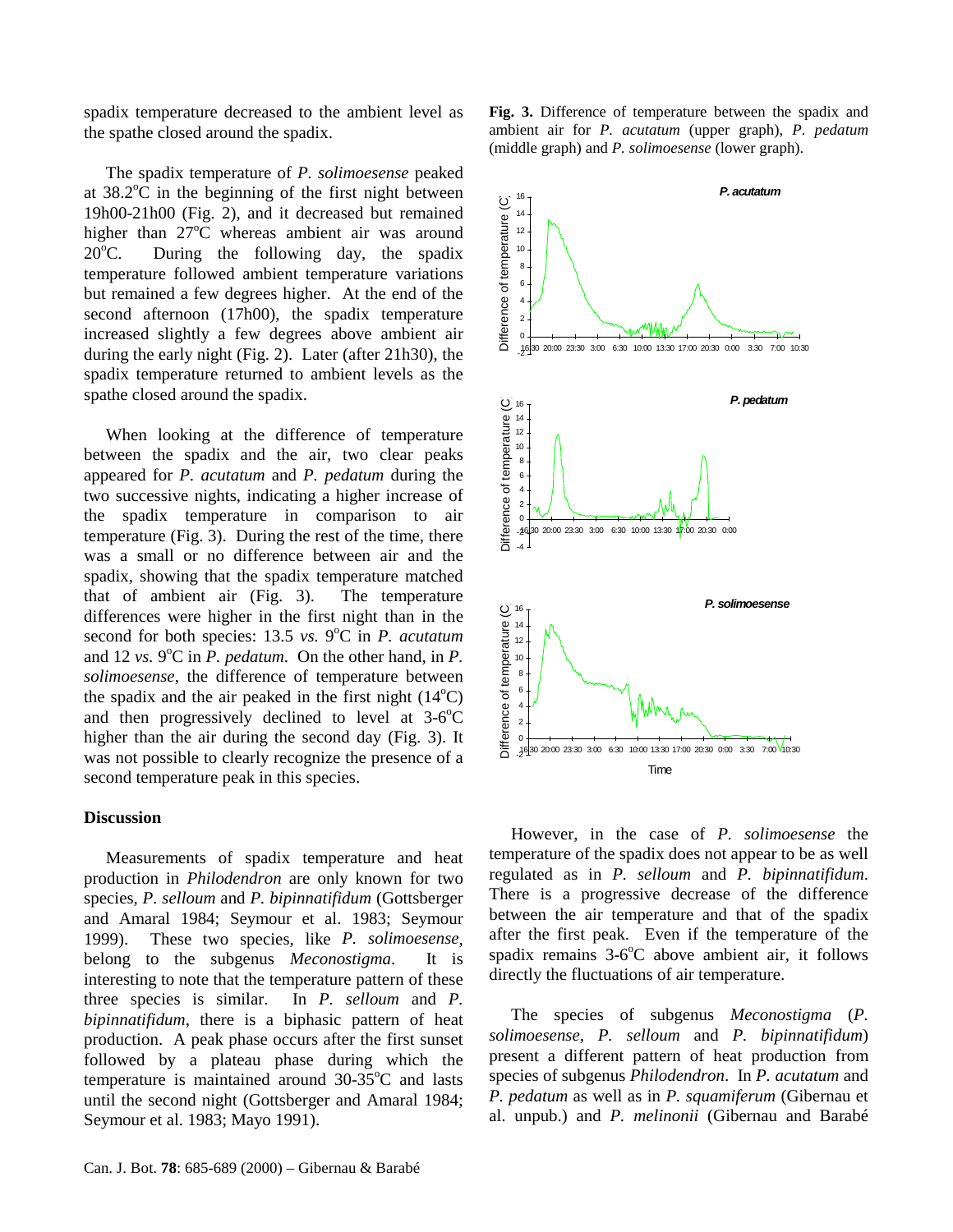unpub.), the spadix warms twice on the two consecutive flowering nights with no temperature difference between these two events. This pattern may suggest that these *Philodendron* species are unable to remain warm during a prolonged period.

It is striking that for the three species, the two heating periods during the two successive nights are synchronized and overlapped (Fig. 2). This character is a floral adaptation for pollination by dusk- or nightactive beetles (Gottsberger 1990). Temperature increase in "second day" inflorescences stimulates the beetles but they will not leave the inflorescence until it closes and the pollen is released (Gottsberger and Silberbauer-Gottsberger 1991; Gibernau et al. 1999). At this time "first day" inflorescences are fully heating and odoriferous and the beetles will fly directly from "second day" towards "first day" inflorescences (Gottsberger and Amaral, 1984; Young 1986; Gibernau et al. 1999).

Some flowers are known to regulate their temperature in particular *Philodendron* (Seymour 1997). In *P. selloum*, temperature maxima of spadices remain within a narrow range and are controlled by acute but reversible reductions in heat production as spadix temperature rises above approx.  $37^{\circ}$ C (Seymour et al. 1983). The inhibition of heat production by high temperature is reversible with a time delay and the spadix may remain warm during a drop in the ambient air temperature. Thus temperature regulation exists during the two phases at different levels. The peak phase represents only regulation of maximum spadice temperature, while the plateau phase demonstrates true regulation around a mean of approximately 28°C (Seymour 1999). Interestingly, the spadix temperature of *P. solimoesense* never drops below 27°C even if ambient air is at about  $20^{\circ}$ C (Fig. 2).

Flower temperature has been measured on other taxa, but few studies have produced continuous measurements. A biphasic pattern (i.e. a peak phase followed by a plateau phase) is or is likely to be present in *Nelumbo* (Nelumbonaceae), *Victoria* (Nymphaeaceae), *Magnolia* (Magnoliaceae) and *Symplocarpus* (Araceae) (Valla and Cirino 1972; Knutson 1974; Prance and Arias 1975; Seymour and Schultze-Motel 1998; Dieringer et al. 1999). In cycads, both patterns are present, a circadian pattern of thermogenesis (1 or 2 peaks) is produced by cones of Zamiaceae and Boweniaceae species whereas all

Cycadaceae species, except one, heat weakly but continuously (Tang 1987). In Annonaceae and Cyclanthaceae, two heating periods have been recorded during two successive nights (Gottsberger 1989, 1990). In *Arum maculatum*, heat is produced by two distinct zones, the male flowers and the appendix, but at different times. Thus the inflorescence of *Arum* remains warm during its entire flowering cycle (Bermadinger-Stabentheiner and Stabentheiner; 1995). This thermogenesis pattern might be considered functionally similar to a biphasic pattern, but it appears more highly evolved because it results from the specialization and complementarity of two spadix parts.

Thermogenesis pattern varies among species and may have evolved differently in the different taxa. In all cases, thermogenesis function is linked with pollination but its exact role may vary among taxa. Further studies are needed to assess whether the different patterns observed in species from different taxa reflect different physiological processes. In particular in *Philodendron*, it will be interesting to study species belonging to the third subgenus, namely *Pteromischum*, to verify if the patterns of spadix temperature have some taxonomic or phylogenetic signification. Is there a relationship between the phylogeny of *Philodendron* subgenera and the pattern of heat production? A phenetic analysis of 15 species of *Philodendron* representing the three subgenera indicates that the subgenus *Meconostigma* is primitive in comparison to subg. *Philodendron* (Mayo 1988). Is then the two-peak pattern present in the subgenus *Philodendron* a derived character? To answer these questions one needs a comparative analysis of the inflorescence morphology and physiology in relation with the phylogeny.

## **Acknowledgments**

This research was partly supported by grants from the Natural Sciences and Engineering Research Council of Canada (41794-98) and the "Fonds pour la formation de chercheurs et l'aide à la recherche" (Québec) to D. B. We are grateful to Damien Labat for field assistance, to the staff of the Environmental Laboratory at Petit Saut for technical support and to D. Charlebois, J. Attieh and S. Hay for constructive comments on the manuscripts.